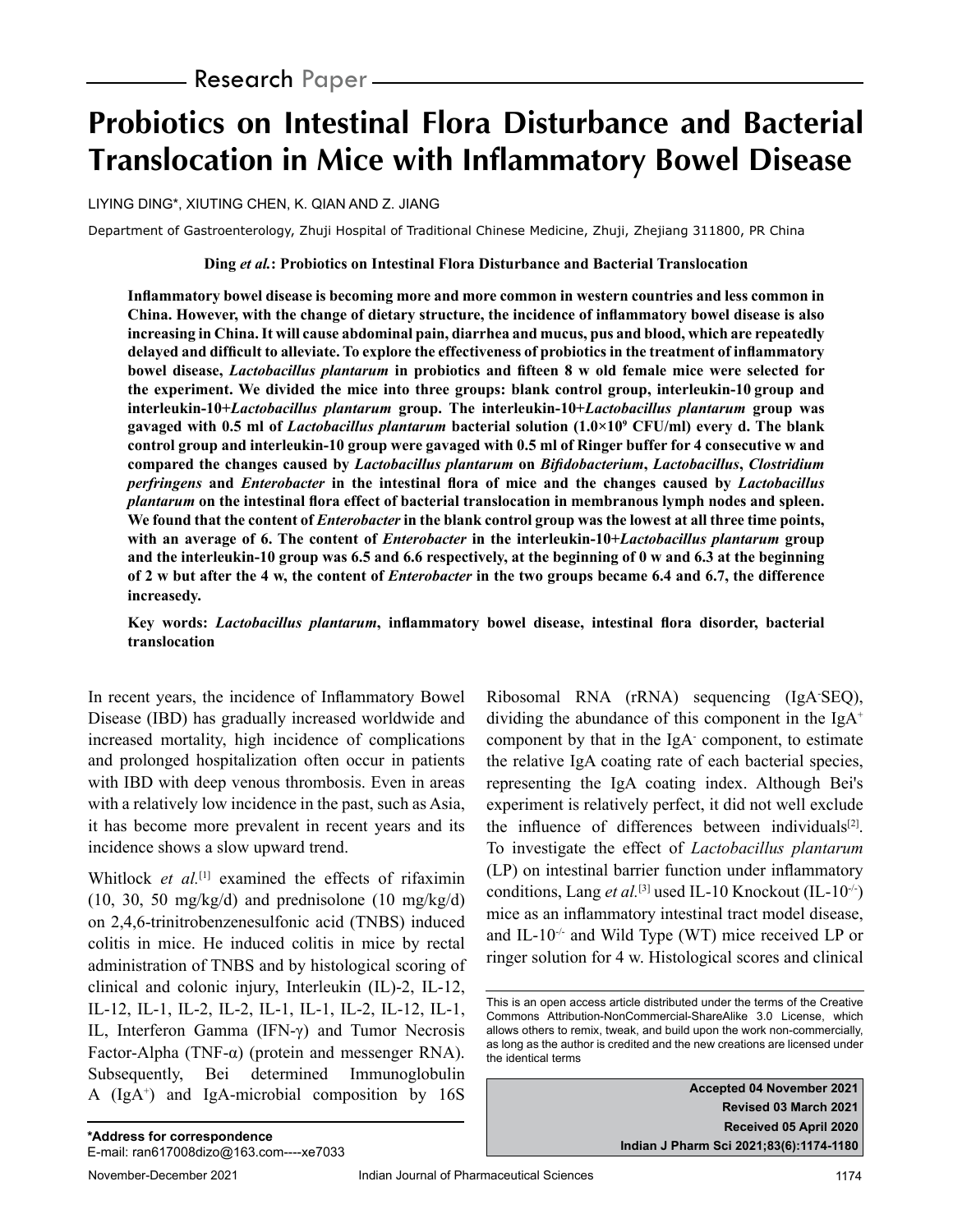manifestations of colitis were observed. Intestinal paracellular permeability was measured by Ussing method. TNF- $\alpha$  and IFN- $\gamma$  were detected by Enzyme-Linked Immunoassay (ELISA). Tight junction protein expression and distribution were measured by western blot and immunofluorescence, respectively. Lang *et al.*[3] study lacks sufficient evidence in the confirmation of the results and it is difficult to achieve the real experimental results. Except for the normal control group, the other animals were given 30 % Total Surface Area (TBSA) third degree burn 24 h after injury and then endotoxin 20 mg/kg was injected intraperitoneally. Ceftriaxone 60 mg/kg was injected intraperitoneally 24 h after the second impact in each group, twice a d 12 h apart and rhubarb 50 mg/kg was orally administered twice a d 12 h apart. The incidence of bacterial translocation in the intestinal flora, large intestine, liver, lung, mesenteric lymph nodes and blood in each group was detected on the 1st, 3rd and 9th d after treatment. Koç *et al.*[4] research has insufficient data collection on experimental subjects, which may cause experimental errors.

Fifteen mice were selected and divided into three groups. Each group was gavaged with different bacterial solutions and buffers. The effects of LP on intestinal flora and bacterial translocation were measured at 0 w, 2 w and 4 w at the beginning of the experiment. The results were calculated and compared by one-way ANOVA to determine the benefit of probiotics on IBD.

Probiotics are native health-care strains, refer broadly to all substances that are applied to other animals or humans and can help the host improve the balance of microbes in the intestine<sup>[5]</sup>. It contains many kinds of bacteria, such as *Lactobacillus acidophilus* North Carolina Food Microbiology (NCFM), *Bifidobacterium bifidum* (commonly known as B bacteria), *Bifidobacterium animalis* Bb-12, yeast, LP, *Lactobacillus lactis* (commonly known as A bacteria), *Lactobacillus bulgaricus*, etc. These bacteria can help the intestinal tract to inhibit harmful bacteria, adjust the composition of colonies and enhance the ability of digestive tract. If the number of probiotics in the human body increases, then the number of harmful bacteria will be reduced accordingly. Therefore, the health of the human body is closely related to whether the original ecological balance of bacteria in the intestinal tract is balanced. Adding appropriate amount of intestinal probiotics or intestinal probiotic powder to milk can better protect the intestinal tract of infants and young children $[6]$ .

The intestine is the largest micro ecological system and the largest immune organ of the human body and the human body interacts slowly with the outside through the gastrointestinal mucosa<sup>[7]</sup>. And people can promote the normalization of intestinal bacterial flora through various metabolic effects and their growth, which can reduce the production of putrefactive substances in the intestine and maintain the normal operation of intestinal function.

Lactose intolerance is a phenomenon of abdominal pain, abdominal distension and other adverse reactions in human body due to the lack of metabolic lactase after intake of some dairy products[8]. Signs of reduced lactase activity are evident in 75 % of adults worldwide, with more than 90 % of lactose intolerant patients in some Asian countries. *Lactobacillus* containing galactosidase activity can produce lactic acid to a large extent, reduce the concentration of lactose and facilitate human absorption and digestion.

After entering the intestinal tract, probiotics cannot only colonize the intestinal tract, keep the balance of intestinal microflora, but also directly act on the host's immune system, induce intestinal immunity and stimulate immune organs such as spleen and thymus and enhance the activity of macrophages<sup>[9]</sup>. It promotes B and T lymphocyte responsiveness to antigen stimulation. It can exert specific immune activity and further promote the enhancement of immune function of the body.

Some metabolites of tumor growth, such as lactic acid, bacteriocins and polysaccharides, can be inhibited by probiotics<sup>[10]</sup>. By producing enzymes that inhibit the transformation of carcinogens, the body's immune system can be activated, especially the activity of B lymphocytes, Natural Killer (NK) cells, macrophages and the way in which cell mutations are inhibited. It can also reduce the pH value in the intestine, stimulate the peristalsis of the intestine, exclude carcinogens and pathogenic bacterial toxins in the intestine to the body and reduce the possibility of carcinogenesis.

T cells can produce a large amount of IL-12 after probiotic induction and IL-12 can have a good inhibitory effect on the production of IgE to prevent allergy<sup>[11]</sup>. Therefore, the more probiotics are present in the intestine of normal people, the less likely they are to develop allergic diseases.

Through assimilation, probiotics can inhibit the activity of cholesterol synthase (3-hydroxy-3-methylglutarate CoA reductase) and reduce the content of cholesterol. Probiotics can also co-precipitate cholesterol in food with hydrolyzed bile salts in the small intestine through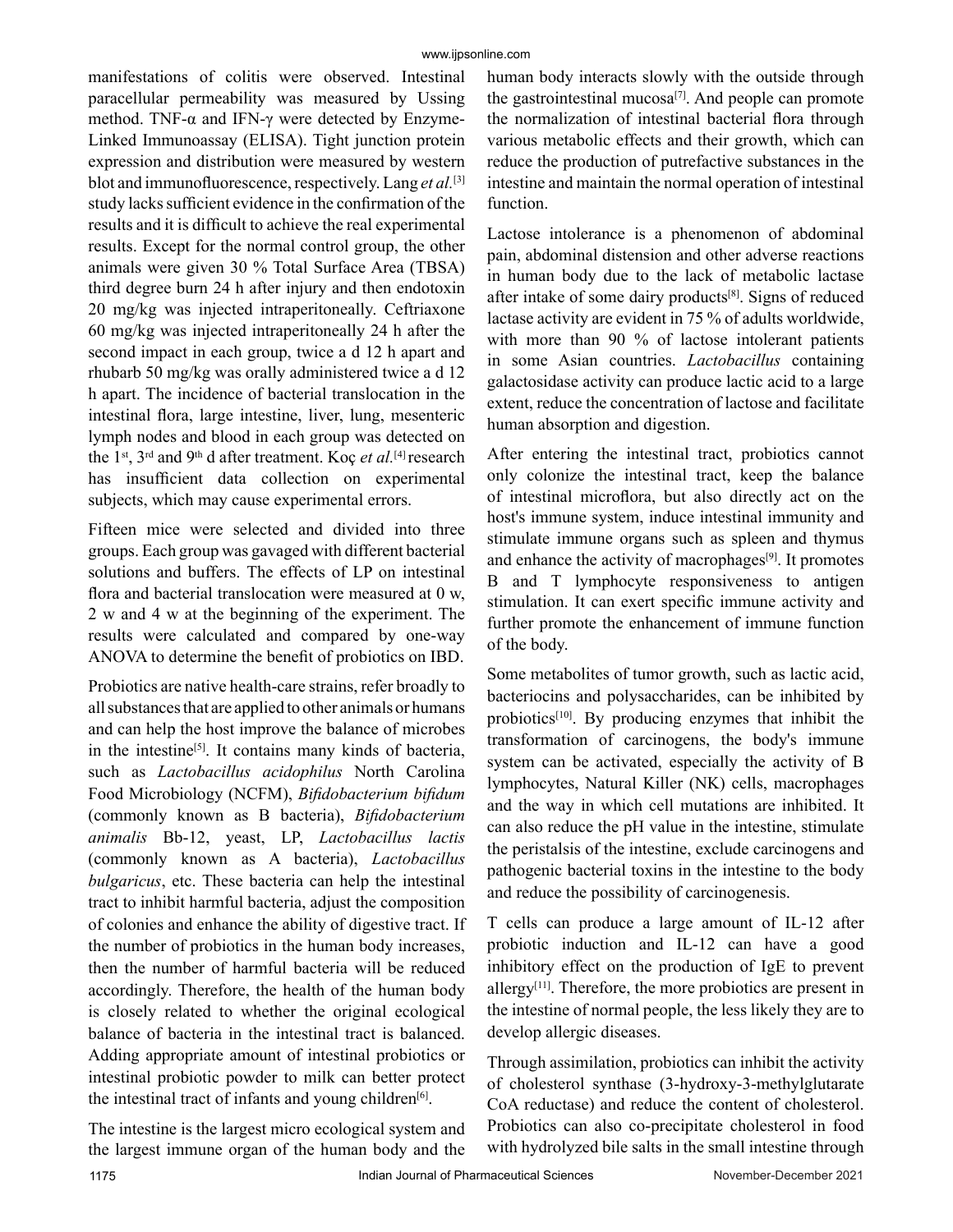bile salt hydrolase to help it be excreted in the form of feces.

Intestinal flora disorder plays an important role in the occurrence and development of obesity. The intake of appropriate amount of probiotics can effectively prevent and treat obesity.

First, increase satiety and suppress appetite: probiotics can stimulate the release of satiety factors such as Glucagon-Like Peptide-1 (GLP-1) and Cholecystokinin (CCK) and reduce the secretion of gastric growth stimulating hormone, thereby reducing food intake and reducing fat and weight accumulation. Second, lowering cholesterol: Probiotics can reduce the absorption of cholesterol by co-precipitation as well as assimilation. Third, adjust the intestinal microflora: after probiotics enter the intestine, increase Bacteroidetes, decrease Firmicutes, balance the intestinal microflora, decrease the permeability of intestinal epithelial cells, decrease the content of Lipopolysaccharide (LPS) in the circulation and reduce inflammatory factors, thereby improving the sensitivity of insulin.

Diabetic patients also have intestinal flora disorder. Probiotics can reduce the host's absorption of glucose and reduce blood glucose level by absorbing glucose and entering the body. By reducing the concentration of LPS in the circulation, probiotics can improve insulin sensitivity, reduce inflammation and enhance insulin resistance, thus achieving the goal of preventing diabetes.

Specific skin manifestations only occurs in patients with Crohn's Disease (CD), i.e., the intestinal pathology of CD is consistent with its histopathological manifestations, non-caseous granuloma with infiltration of dermal lymphocytes, multinucleated giant cells, eosinophils or plasma cells. Due to the different location of skin involvement, it can also be divided into skin metastatic CD and continuous skin manifestations.

Reactive skin manifestations are caused by abnormal immune responses caused by common antigens of skin and intestinal flora. Patients with Ulcerative Colitis (UC) and CD in IBD may have reactive skin manifestations. Mucosal auto-inflammation and innate immunity in IBD are closely related to such skin lesions. It mainly includes: aphthous stomatitis, gangrenous pyoderma, aphthous periadenitis, proliferative pyoderma pyoderma stomatitis, synovitis acne-pustulosis proliferative pyoderma, aseptic septic arthritis, Sweet syndrome, Bowel-Associated Dermatosis Arthritis Syndrome (BADAS), aseptic abscess syndrome, HypertrophicOsteomyelitis (HOA) syndrome, Synovitis, Acne, Pustulosis, Hyperostosis, Osteitis (SAPHO) syndrome, Pyogenic Arthritis Pyoderma gangrenosum and Acne (PAPA syndrome), etc.

Relevant skin manifestations are associated with chronic inflammatory states of IBD and gene expression of specific Human Leukocyte Antigen (HLA). Relevant skin manifestations of IBD mainly include psoriasis, erythema nodosum, a variety of autoimmune bullous diseases (such as linear lgA bullous disease, acquired epidermolysis bullosa), vasculitis, phlebitis, vitiligo, lichen planus, erythema multiforme, secondary amyloidosis, urticaria etc. Extremely rare include squamous cell carcinoma and Bowen's disease.

Secondary skin manifestations are closely related to drug-induced or nutrient deficiency. Zinc deficiency (enteropathic acrodermatitis) is more common and in CD, enteropathic acrodermatitis has a higher incidence than UC.

The pathogenesis and etiology of IBD are still not clear, but the related inflammatory reaction caused by abnormal reaction of intestinal mucosal immune system has an important impact in the pathogenesis of IBD. At present, we believe that this is caused by the interaction of multiple factors, mainly including immune factors, genetics, environment and infection.

The incidence of IBD (UC or CD) caused by environmental factors has been increasing in recent decades. This phenomenon first appeared in economically and socially highly developed countries, first in Northern Europe, North America, then Southern Europe, Western Europe and most recently South America and Japan. This phenomenon reflects subtle but important changes in environmental factors, such as smoking, diet and other factors that are not fully defined.

Genetic factors, another important phenomenon of IBD incidence is the incidence of relatives. The incidence of first-degree relatives of IBD patients is significantly higher than that of the general population, but the incidence of spouses of IBD patients is no different from that of the general population. Among them, the incidence of CD in dizygotic twins is significantly lower than that in monozygotic twins. Because of the different genetic backgrounds and races of the population, the results of early studies on cytokine gene polymorphisms and HLA alleles are different. However, in recent years, through genome mapping and cloning, we found that chromosomes 3, 7, 12 and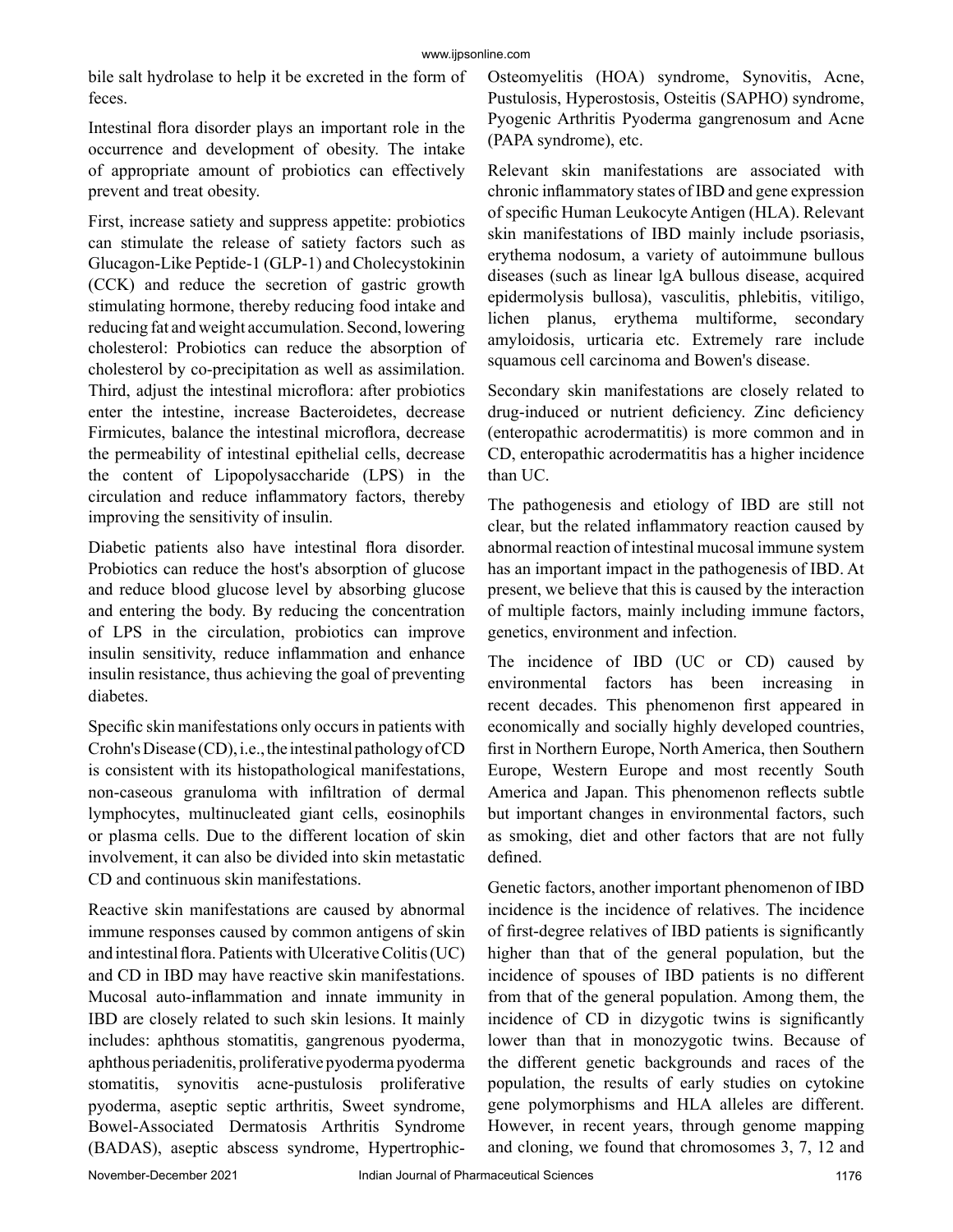16 were susceptible points for IBD after comparing a large number of IBD family samples. IBD, on the one hand, is a polygenic disease, on the other hand, it is also a disease with genetic heterogeneity (different people can be caused by different genes). Under the action of certain environmental factors, patients will be affected by genetic susceptibility.

The role of microorganisms in the pathogenesis of IBD has been emphasized. Although no specific microorganisms with a constant relationship with IBD have been found, IBD (especially CD) may be caused by abnormal autoimmune response of normal intestinal flora. This is because, in IBD animal models, immunedeficient animals are created by knocking out genes or transgenic methods and intestinal inflammation does not occur in a sterile environment, but occurs in a normal flora state.

Microbiota is abundantly present in the body cavity and skin of human body. After a period of evolution, they can form interdependent, dynamic and balanced symbiotic relationship with the host. The most important and huge part of the human microbial system is the microflora in the gastrointestinal tract, which is an important link in the human body to absorb nutrients, develop diseases, digest food and *so on*. With the development of science and microbial detection technology, more and more people realize the importance of whether the microecological environment in the gastrointestinal tract is balanced in human health. At present, the research direction is mostly the relationship between diseases and intestinal flora and the gastrointestinal flora is affected by drugs.

Symbiotic and probiotic bacteria in the intestine form a bacterial membrane on the intestinal mucosa, which protects the body and also absorbs nutrients. Under normal conditions, the surface layer of intestinal mucosal flora is mainly *Enterococcus* and *Escherichia coli*, which belong to facultative anaerobes or aerobic bacteria and can swim freely. The middle layer of anaerobes of intestinal mucosal flora, in which Bacteroides is dominant, while the deep layer is a specific anaerobe, which is close to the upper wall of the mucosa and can form a fixed bacterial membrane structure after binding to the specific receptors of the surface layer. The acidic metabolites of these bacteria, mainly *Lactobacillus* and *Bifidobacterium*, have spectral antimicrobial components, which can effectively control the development of conditional pathogenic bacteria and pathogenic bacteria in the gastrointestinal tract, so that the bacteria in the growth process can

produce as few harmful substances as possible and can also reduce endotoxin to accurately resist the invasion of the intestinal wall by passing bacteria.

However, if the bacteria in the gastrointestinal tract multiply too much, it will induce a variety of diseases, such as some bacteria will retrograde from the stomach to the throat and oral cavity, which will cause pneumonia. If the bacteria in the upper part of the small intestine multiply too much, they will also destroy digestive enzymes and decompose a large number of bile acids, resulting in poor digestion of the body. In addition, bacterial overgrowth can reduce nitrate to nitrite and one of the important factors that trigger gastric cancer is its synthesis of nitroso compounds. If the increase of bacteria in the small intestine will cause intestinal IBD, *Clostridium* difficile-associated diarrhea, irritable syndrome and *so on*, it will also produce a large number of harmful substances, which will cause the body to have a chronic toxic response after absorption in the ileum and jejunum. On the contrary, if the number of a certain flora in the gastrointestinal tract decreases, the antagonistic ability of organisms will be reduced, infections, constipation and diarrhea will occur, and may also make the colonization of foreign microorganisms or even change the intestinal flora, which cannot be reversed once changed.

## **MATERIALS AND METHODS**

#### **Experimental subjects and materials:**

**Experimental subjects:** We purchased LP from infant feces isolated and purified from our hospital. Because of its good probiotic properties, we selected LP as the representative of probiotics in this experiment and selected fifteen 8 w old female mice as experimental subjects and IL- $10^{-/-}$  mice as the model of IBD. We stored LP at -20° by freezing it at low pressure in bacterial powder, where the bacterial powder was diluted by Ringer buffer and cultured it with modified MC medium and 37° anaerobically for 48 h within 2 h after dilution, so that its viable bacterial count was as high as  $5 \times 10^{10}$  CFU/g.

**Experimental materials:** The instruments and reagents used in the experiment include Ringer buffer, pancreatized soybean agar medium, TPY basic medium, anaerobic tank, modified MC medium, anaerobic air bag, N-N agar medium, VM-10 whirlpool oscillator, MacConkey plate, SW-CJ ultraclean workbench, blood agar culture plate, MicroscanAutoscan-4 bacterial identification system, HHS type constant temperature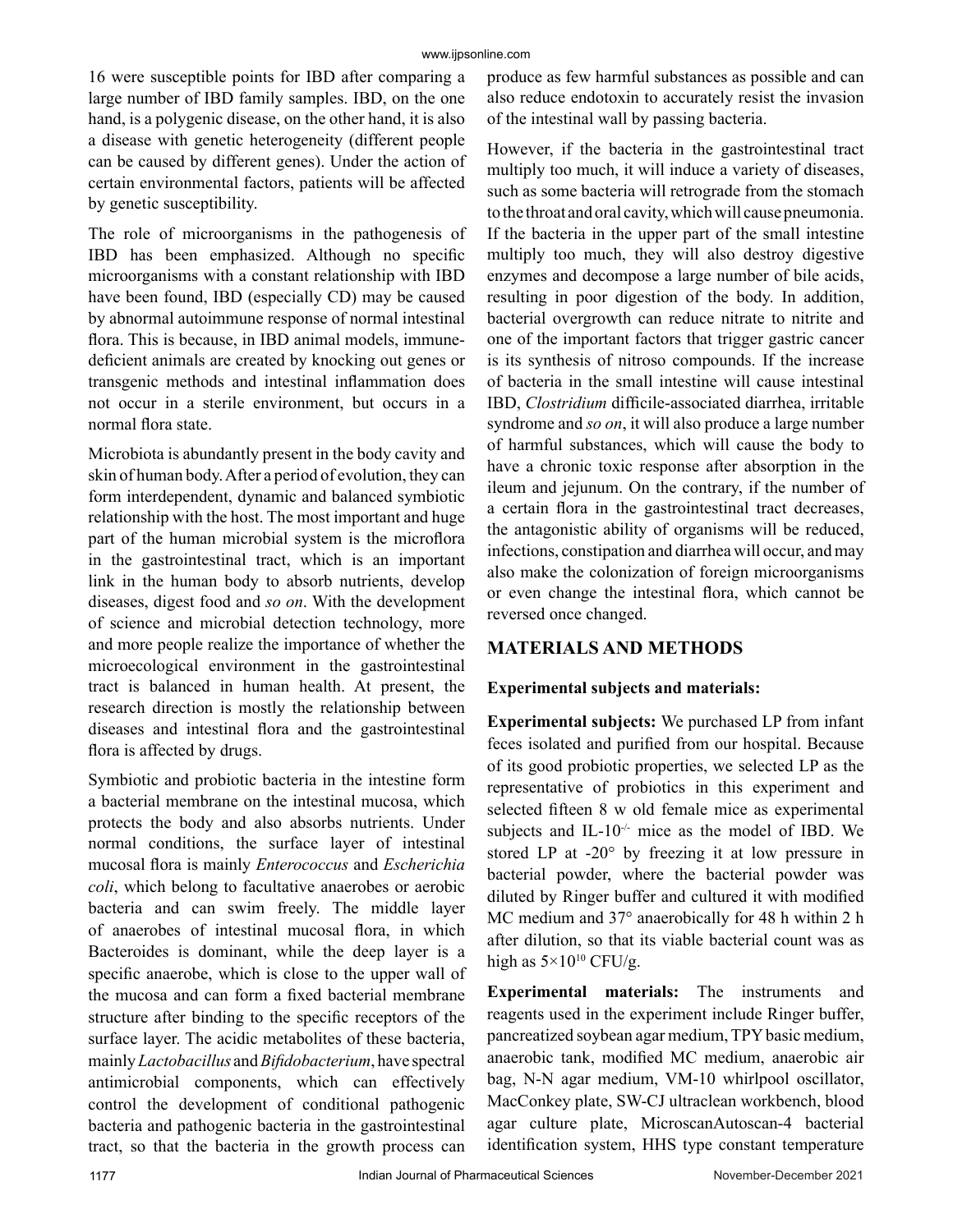water bath, RA-ID plate, DNP-9028 constant temperature, temperature incubator, Scientz sterile homogenizer, TMQR-3250 pressure steam sterilizer, etc.

#### **Experimental steps:**

The IL-10<sup>-/-+</sup>LP group was given 0.5 ml LP bacterial solution  $(1.0 \times 10^9 \text{ CFU/ml})$  every d, while the blank control group and IL-10<sup>-/-</sup> group were given 0.5 ml ringer buffer solution for 4 w. Fecal samples were collected at 0, 2 and 4 w after the experiment and the changes of intestinal flora were detected. After the experiment, bacterial translocation of mesenteric lymph nodes and spleen was detected by sterile collection method.

Approximately 0.1 g of fresh mouse feces collected under sterile conditions were placed in Ringer buffer at 4° and transferred to the microbial operating room within 1 d. After shaking and mixing, the suspensions were diluted about 10 times. The appropriate dilutions were coated on modified MC (lactic acid bacteria), MacConkey medium (Enterobacteria), N-N medium (*Clostridium perfringens*), TPY medium (*Bifidobacterium*). All media except MacConkey medium were incubated anaerobically at 37° for 48 h, while MacConkey medium was incubated aerobically for 24 h. Bacterial colony counts in all media require preliminary identification based on gram staining, microscopy and colony characteristics, which are then converted to bacterial content per gram of feces in  $log10$  (CFU/g).

#### **Treatment of experimental results:**

In this paper, the experimental results of *Bifidobacterium*, *Lactobacillus*, *Clostridium perfringens* and *Enterobacter* were analyzed by one-way ANOVA. One-way ANOVA was selected among all data analysis methods. The first step is to obtain the data structure of one-way ANOVA and then divide factor A into multiple levels by one-way ANOVA:  $A_1...A_r$ , set the  $X_{ij}$  survey index at each level as a whole. Then, it can also be assumed for the R population at R level: firstly, each population obeys the normal distribution, secondly, the homogeneity of variance also needs to be possessed by each population and finally, it must be ensured that these populations are pairwise independent and cannot have multiple linear relationships. If a sample of N volumes is obtained from each level of the assumed factor A and the sample has the desired variance 2, then the mean is I and the required normal population is  $N(\mu_i, \sigma^2)$  $(i=1,2,3,\ldots,r)$  and its calculation formula is as follows:

$$
X_{ij} = \mu + a_i + \varepsilon_{ij} \ (i = 1, 2, \dots, r; \ j = 1, 2, \dots, n_i) \ (1)
$$
  
\n
$$
\Sigma_{i=1}^{r} n_i a_i = 0, \varepsilon_{y} \sim N \ (0, \sigma^2) \ (2)
$$

Among them, each epsilon  $\varepsilon$ <sub>ii</sub> is independent of each other, although both μ and σ are unknown values, but they exist independently at each level of factor A.

## **REGULATION OF INTESTINAL FLORA BY LP**

#### **LP regulates intestinal bifidobacteria and lactobacilli in mice:**

The content of bifidobacteria in the LP liquid of the IL- $10^{-/-}$ +LP group increased after 2 w, but there was no significant difference compared with the IL-10<sup>-/-</sup> group  $(p>0.05)$ . The regulatory effect of LP on intestinal bifidobacteria in mice is shown in fig. 1.

It can be seen from fig. 1 that the content of bifidobacteria in LP bacterial liquid increased significantly after 4 w compared with IL-10<sup>-/-</sup> group ( $p$ <0.05), but did not return to normal level compared with the blank control group ( $p > 0.05$ ). The regulatory effect of LP on intestinal *Lactobacillus* in mice is shown in fig. 2.

Fig. 2 shows that before intervention, the content of lactobacilli in the intestine of mice in the IL-10 $\cdot$  group decreased significantly, the content of lactobacilli in IL-



**Fig. 1: Regulatory effect of LP on intestinal bifidobacteria in mice ( ) Blank control group; ( ) IL-10-/- group; ( ) IL-10-/-+LP group**



**Fig. 2: Regulatory effect of LP on intestinal** *Lactobacillus* **in**  mice, (**a)** Blank control group; (**a)** IL-10<sup>-/</sup>- group; **( ) IL-10-/-+LP group**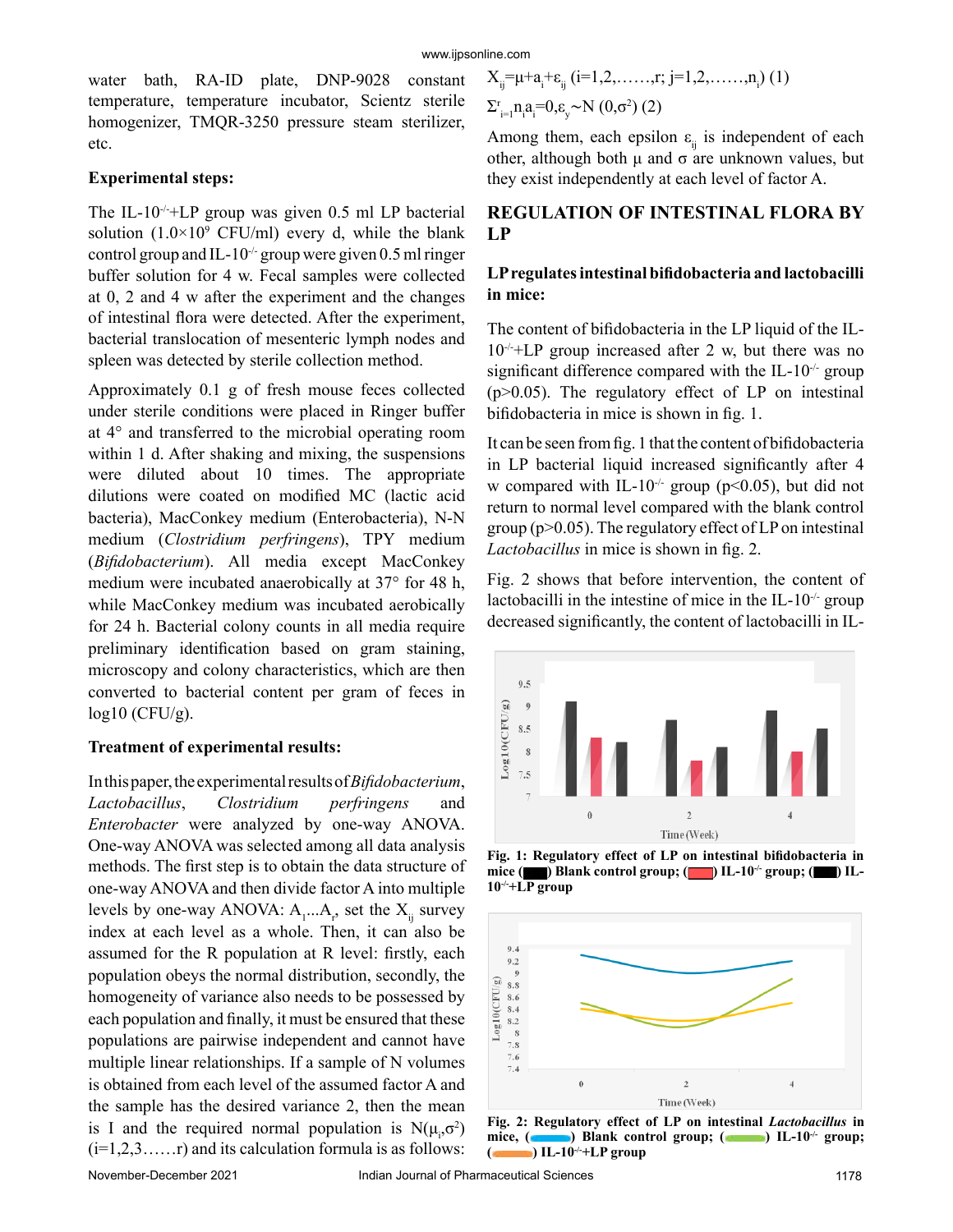

**Fig. 3: Regulation of LP on intestinal** *Clostridium perfringens* **in mice, ( ) IL-10-/-+LP group; ( ) IL-10-/- group; ( ) Blank control group** 



**Fig. 4: Regulation effect of LP on intestinal enterobacteria in mice**

 $10^{-/-}$ +LP group increased significantly (p<0.05) after 2 w of intragastric administration of LP bacterial fluid and there was no statistical difference between the content of lactobacilli in IL-10 $\div$ +LP group and blank control group after 4 w of intervention  $(p>0.05)$ .

## **Regulation of LP on** *Clostridium perfringens* **and enterobacteriaceae in mice:**

The regulatory effect of LP on intestinal *Clostridium perfringens* in mice was shown in fig. 3. According to the data in fig. 3, the content of *Clostridium perfringens* in the IL-10 $\rightarrow$ -+LP group was significantly lower than that in the IL-10<sup>-/-</sup> group after 2 w of administration  $(p<0.05)$ . After 4 w of intervention, the content of *Clostridium perfringens* also increased significantly, but did not return to the normal level  $(p<0.05)$ . The regulatory effect of LP on Enterobacteriaceae in mice is shown in fig. 4.

It can be seen from fig. 4 that the content of Enterobacteriaceae in blank control group is the lowest at three time points, with an average of 6, at the beginning of the experiment, the levels of Enterobacteriaceae in IL-10<sup>-/-+</sup>LP group and IL-10<sup>-/-</sup> group were 6.5 and 6.6 respectively at the beginning of the experiment and were 6.3 after the first 2 w. However, the Enterobacteriaceae content of the two groups changed to 6.4 and 6.7 after the first 4 w.

## **Regulation of LP on intestinal bacterial translocation:**

Probiotics are defined as non-pathogenic, living microorganisms that, when absorbed in sufficient quantities, can produce more beneficial effects on the body than nutrition. Probiotics can play a beneficial role in human health through a variety of ways, such as the regulation of intestinal flora, so probiotics can also be used as a means to regulate intestinal flora to treat many diseases related to flora imbalance. Among them, the regulatory effects of LP on bacteria translocation in mesenteric lymph nodes and spleen are shown in Table 1 and Table 2.

As shown in Table 1 and Table 2, no bacterial translocation was detected in the spleen and mesenteric